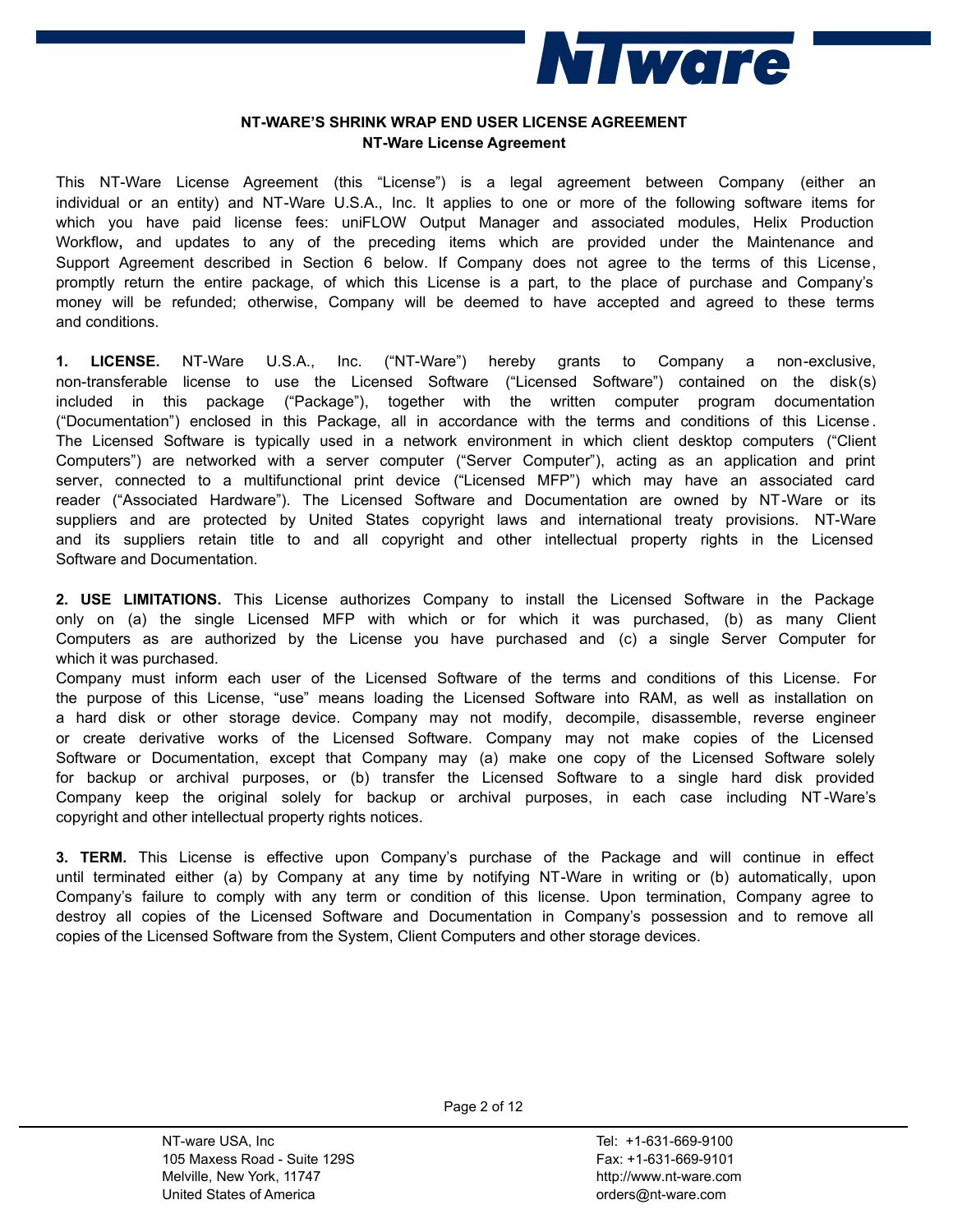

**4. LIMITATION OF WARRANTIES.** Company assumes responsibility for the selection of the Licensed Software to achieve Company's intended results and for the installation and use of, and results obtained from, the Licensed Software. NT-Ware does not warrant that the functions contained in the Licensed Software will meet Company's requirements or that the operation of the Licensed Software will be uninterrupted or error free. The disks, if any, on which the Licensed Software is recorded, are warranted against defective materials or workmanship under normal use for a period of 90 days from the date of original delivery. During such warranty period, defective disks presented to a authorized office imaging retail dealer ("Dealer") of Canon U.S.A., Inc. ("Canon USA") and proven to be defective upon inspection will be exchanged for replacement disks by NT-Ware. Replacement disks will be warranted for the remainder of the original 90-day warranty period of the defective disks. The limited warranty does not apply if the failure of the disks resulted from accident, abuse or misapplication of the program. **NEITHER NT-WARE, ANY DEALER NOR CANON USA MAKES AND COMPANY RECEIVES NO EXPRESSED OR IMPLIED WARRANTIES OF ANY KIND (INCLUDING, WITHOUT LIMITATION, ANY IMPLIED WARRANTIES OF MERCHANTABILITY OR FITNESS FOR A PARTICULAR PURPOSE) WITH RESPECT TO THE LICENSED SOFTWARE OR THE DOCUMENTATION OR ANY ASSOCIATED HARDWARE THAT MAY BE SOLD WITH THE LICENSED SOFTWARE, ALL OF WHICH ARE PROVIDED "AS IS".**

**5. LIMITATION OF LIABILITY. NEITHER NT-WARE, ANY DEALER NOR CANON USA SHALL BE LIABLE FOR ANY SPECIAL, INDIRECT, INCIDENTAL, OR CONSEQUENTIAL LOSSES OR DAMAGES (INCLUDING, WITHOUT LIMITATION, ANY LOSS OF DATA, BUSINESS INTERRUPTION OR LOST PROFITS) PERTAINING IN ANY WAY TO THE LICENSED SOFTWARE, THE DOCUMENTATION, OR ANY DISK, OR TO ANY OF NT-WARE'S OBLIGATIONS UNDER THIS LICENSE, EVEN IF NT-WARE, THE DEALER OR CANON USA HAS BEEN MADE AWARE OF THE POSSIBILITY OF SUCH LOSSES OR DAMAGES. COMPANY ACKNOWLEDGES THAT THE LIABILITY OF DEALER, CANON USA AND/OR NT-WARE (INDIVIDUALLY AND IN THE AGGREGATE) FOR DIRECT DAMAGES ARISING OUT OF COMPANY'S OPERATION OR USE OF THE LICENSED SOFTWARE, REGARDLESS OF THE FORM OF ACTION (I.E., WHETHER IN CONTRACT OR TORT, INCLUDING WITHOUT LIMITATION NEGLIGENCE OR STRICT LIABILITY), SHALL NOT EXCEED THE FEES ACTUALLY PAID BY COMPANY TO DEALER OR CANON USA. 6. SEPARATE AGREEMENT FOR SUPPORT OR MAINTENANCE. This License does not include any** 

**support or maintenance for the Licensed Software, which is provided separately under the NT-Ware U.S.A., Inc. Licensed Software Support and Maintenance Agreement included in the Package ("Support Agreement"). If Company complies with the registration requirements of the Support Agreement as specified therein, Company will receive the first year of support and maintenance at no additional charge. Additional years of support and maintenance are available for purchase as described in the Support Agreement.**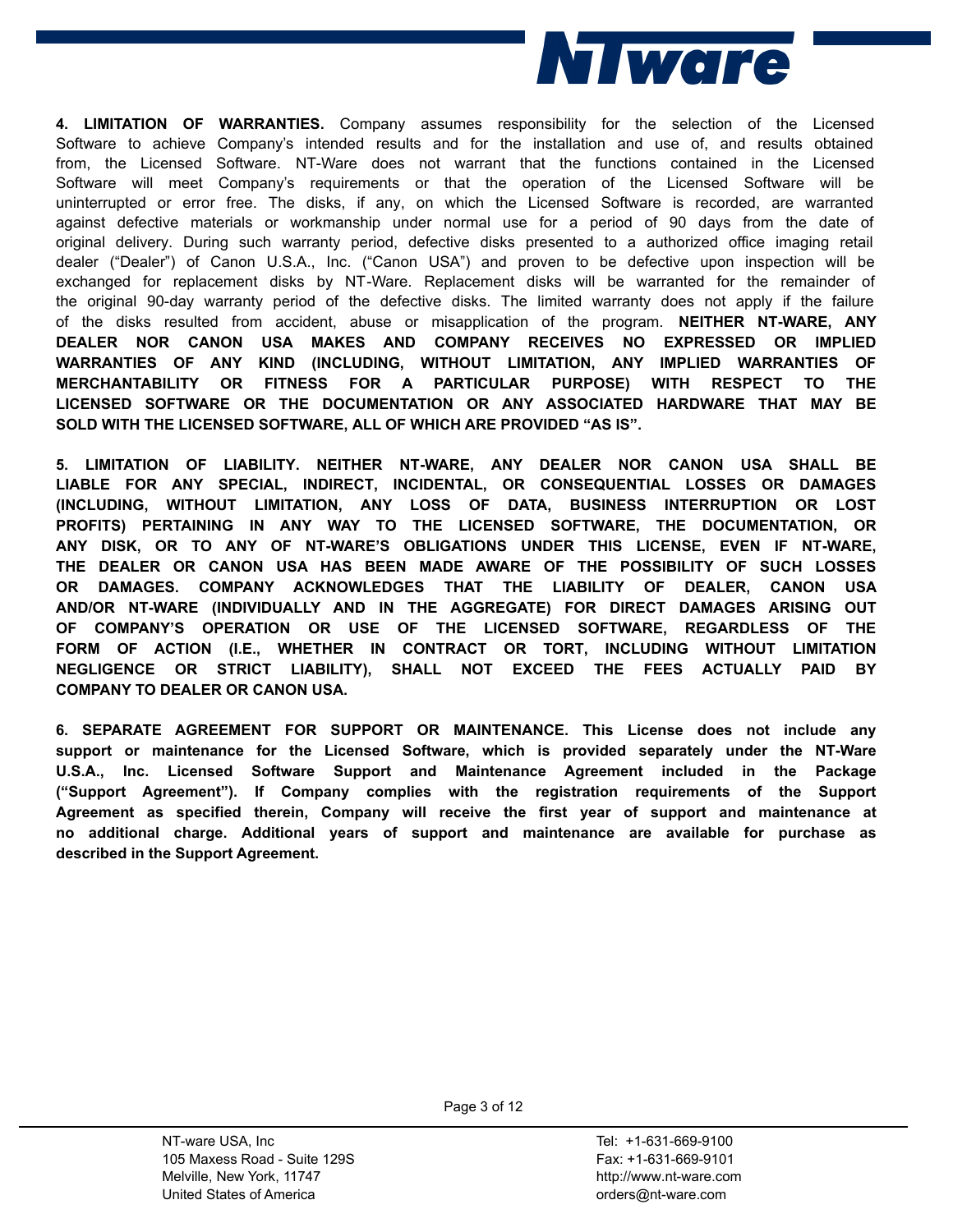

**7. GENERAL.** This License is the complete and exclusive statement of the agreement between Company and NT-Ware, and this License supersedes any prior proposal, agreement, or communication, oral or written, pertaining to the subject matter of this License. This License shall be governed by the laws of the State of New York and of the United States of America. All questions concerning the terms and conditions of this License should be directed to NT-Ware in writing to NT-Ware U.SA., Inc., 105 Maxess Road, Suite 129S, Melville, New York 11747.

**8. U.S. GOVERNMENT RESTRICTED RIGHTS.** The Licensed Software and the Documentation are provided subparagraph (c)(1)(ii) of the Rights in Technical Data and Computer Licensed Software with Restricted Rights. Use, duplication, or disclosure by the Government is set forth in clause of DFARS 252.227-7013 or subparagraphs (c)(I) and (2) of the Commercial Computer Licensed Software-Restricted Rights clause at 48 CFR 52.227-19, as applicable. The contractor/manufacturer is NT-Ware U.S.A., Inc.,

105 Maxess Road, Suite 129S, Melville, New York 11747.<br>Company acknowledge that Company have read all of the above terms and conditions, understand them,<br>and agree to be bound by them. Company understand that Dealer is not authorized to make any representations or warranties on NT-Ware's behalf nor to vary any of the terms or conditions of this License.

> NT-ware USA, Inc 105 Maxess Road - Suite 129S Melville, New York, 11747 United States of America

Tel: +1-631-669-9100 Fax: +1-631-669-9101 http://www.nt-ware.com orders@nt-ware.com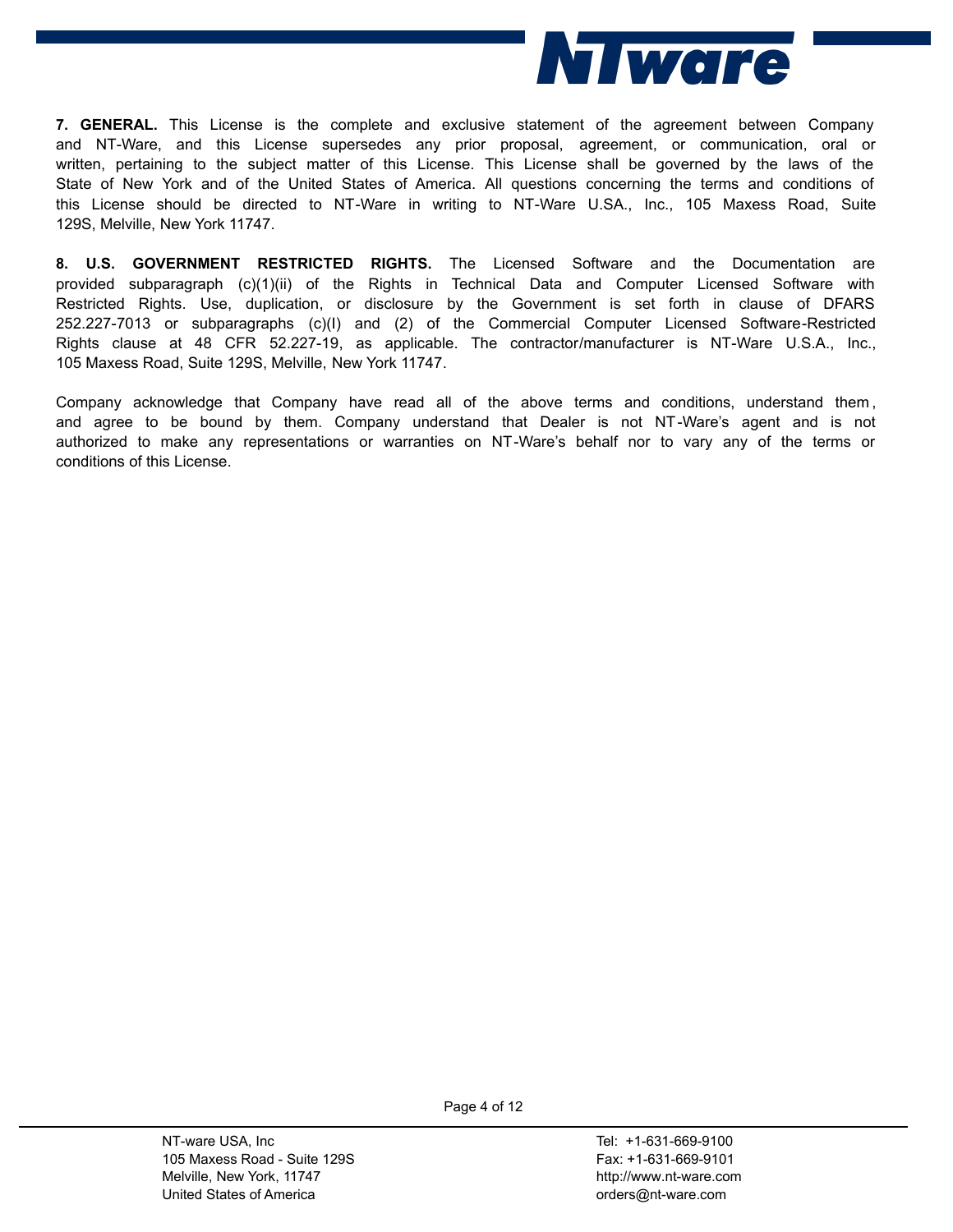

#### **SOFTWARE SUPPORT AND MAINTENANCE AGREEMENT**

This software support and maintenance agreement ("Agreement") by and between the company whose name and address appear in the registration described in Section 1 below ("Company") and NT-Ware U.S.A., Inc. a Delaware corporation ("NT-Ware"), sets forth the terms and conditions under which NT-Ware will furnish updates to and technical support for the licensed software products listed on this Agreement ("Licensed Software").

**1. ELIGIBILITY**. In order for Company to be eligible for maintenance and support services, Company must register online by completing the requested information when prompted during installation. Once Company activates the support services, NT-Ware's support and maintenance database will determine eligibility and the effective term (including the initial term and any extended terms purchased with the initial purchase of Licensed Software) and send confirmation to Company. In case an online registration is not possible, the registration may be completed via e-mail or by fax to the number listed in the registration procedure.

**2. TERM**. This Agreement shall commence on the date ("Commencement Date") which is the date of license of the Licensed Software. Unless terminated pursuant to Section 9 below, this Agreement shall be in effect for one (1) year from the Commencement Date, and is included at no additional charge in the price of the Licensed Software purchased from Canon U.S.A., Inc. ("Canon USA") or an authorized office imaging retail dealer of Canon USA ("Dealer"). At the original purchase or prior to the expiration of this one (1) year term, Company may purchase extended maintenance and support solely from Canon USA or a Dealer. For current extended support prices, please contact Canon USA or a Dealer. Such prices may be changed at any time without notice. No matter when purchased, the term of extended maintenance and support starts upon the expiration date of the term that you have previously purchased. To ensure continued maintenance and support, the extension must be purchased by Company prior to the expiration of this Agreement. If additional Licensed Software is purchased, this may result in adjustment of the effective term for all supported Licensed Software. Customer may contact the purchase source for the Licensed Software (Canon USA or Dealer) for information about the effective term of support and maintenance. Support outside the scope or term of this Agreement may be provided at the published rates of NT-Ware, Canon USA or its Dealers, as the case may be, for time and materials and with Company assuming all costs, including shipping.

> NT-ware USA, Inc 105 Maxess Road - Suite 129S Melville, New York, 11747 United States of America

Tel: +1-631-669-9100 Fax: +1-631-669-9101 http://www.nt-ware.com orders@nt-ware.com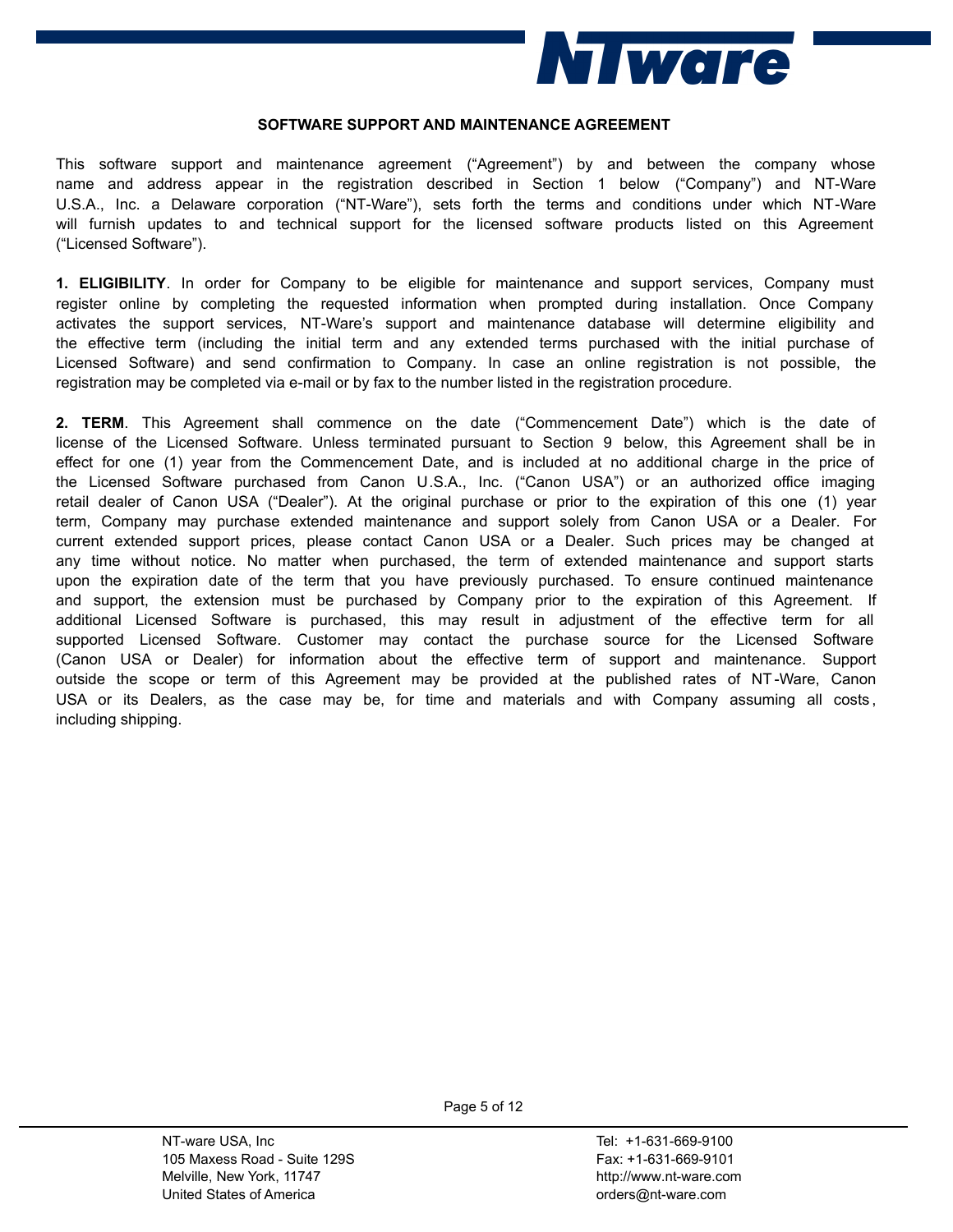

**3. UPDATES TO LICENSED SOFTWARE**. During the effective term of this Agreement NT-Ware will provide updates to the Licensed Software to Canon USA within 30 days of NT-Ware's commercial release of such updates, and Canon USA will distribute such Updates to Dealers (or, where applicable, its direct purchasers). NT-Ware reserves the right to discontinue support for connections to versions of third party applications that are no longer supported by the manufacturer. New versions of the Licensed Software, such as versions for new operating systems or which feature new functionality, are not within the scope of this Agreement. Any open source operating system software and certain other third party software components that are included in the Licensed Software will be supported solely to the extent that the relevant developer makes support available to NT-Ware, and NT-Ware reserves the right to replace such third party software at any time, including if technical updates or compatibility upgrades deemed necessary by NT-Ware are not forthcoming from any such developer. Any updates or modified version of the Licensed Software provided under this Agreement shall be subject to the same End-User License Agreement as is applicable to the Licensed Software, and shall be subject to its terms.

**4**. **OBTAINING TECHNICAL SUPPORT.** COMPANY shall contact the purchasing source (Dealer or Canon USA) for Level 1 support on a uniFLOW System. Level 1 support consists of providing help -line telephone assistance in operating the uniFLOW System and identifying service problems, escalating issues as needed to rectify such problems and maintaining a log of such problems to assist in tracking the same. If COMPANY still requires technical support after Level 1 support has been provided by Dealer or Canon USA, as the case may be, then, at COMPANY's request, Canon USA shall escalate the issue in coordination with NT-Ware. COMPANY must specify a designated individual who will act for COMPANY as the sole support liaison to Dealer or Canon USA. NT-Ware will support the current Major Release (and related Point Releases) and the most recent prior Major Release (and all related Point Releases), as defined below. For example, if the last five releases were 4.3, 5.0, 5.1, 6.0, and 6.1, NT-Ware would support 5.0, 5.1, 6.0., and 6.1, but not 4.3. **"Major Releases"** and **"Point Releases"** are software releases for a Product which are commercially available and marketed to the public. Therefore, COMPANY is advised to install promptly all updates produced by NT-Ware under Section 3 and made available to COMPANY by its Dealer or Canon USA under Section 3 to ensure that NT-Ware will support COMPANY's versions of the Licensed Products throughout the term of this Agreement and any extension of this Agreement. In making a request for technical support, the COMPANY representative must identify COMPANY and provide the serial number(s) of its Licensed Software to ensure that it is entitled to support.

**5. ASSIGNMENT**. NT-Ware will be entitled to assign, sub-contract or sub-let this Agreement or any part thereof. Company will not be entitled to assign this Agreement or any part thereof without the prior written consent of NT-Ware.

> NT-ware USA, Inc 105 Maxess Road - Suite 129S Melville, New York, 11747 United States of America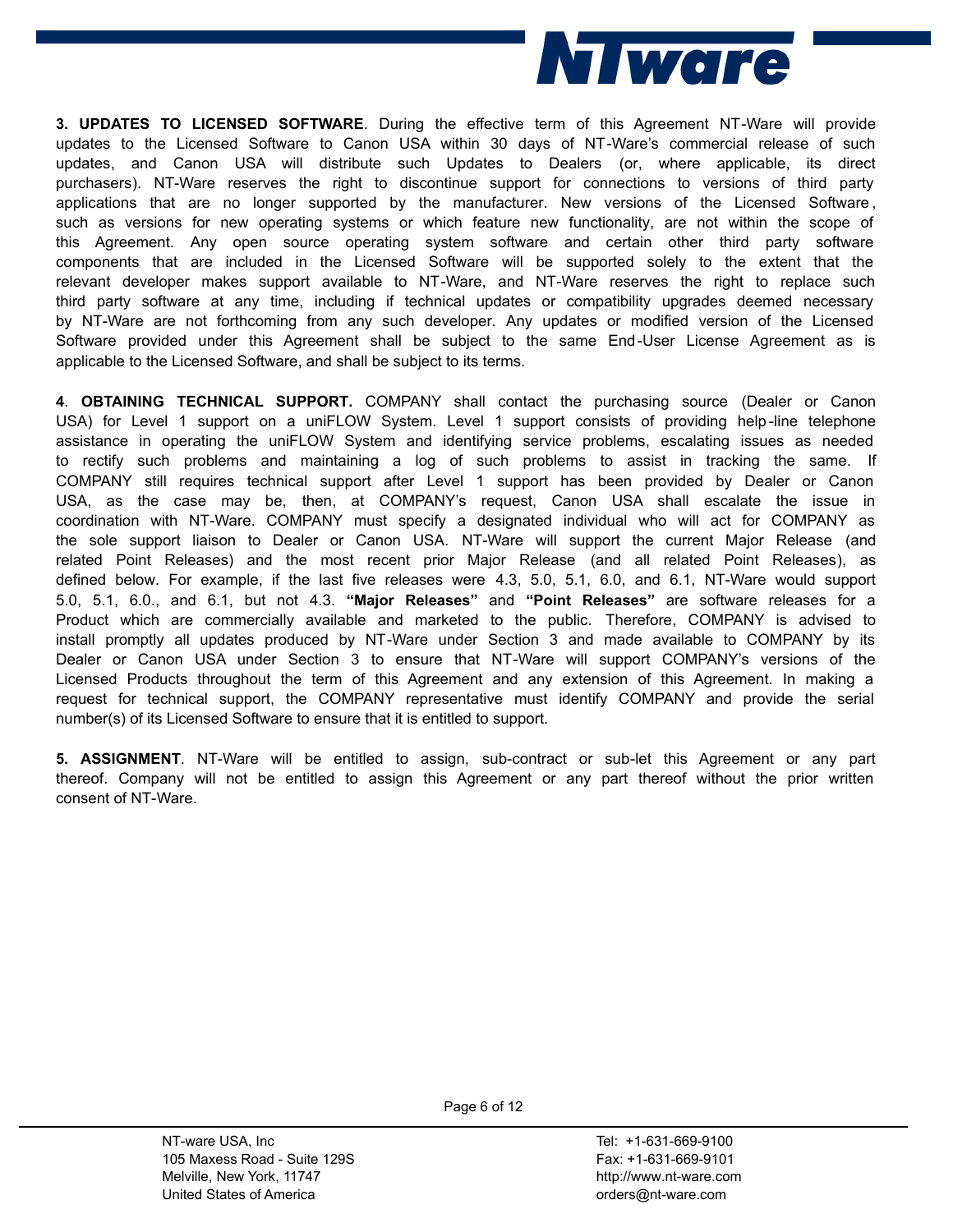

**6. LIMITATION OF LIABILITY.** NEITHER NT-WARE, CANON USA NOR ANY DEALER SHALL BE LIABLE FOR ANY INDIRECT, INCIDENTAL, OR CONSEQUENTIAL DAMAGES (INCLUDING, WITHOUT LIMITATION, ANY LOSS OR DEGRADATION OF DATA, BUSINESS INTERRUPTION OR LOST PROFITS) ARISING FROM THE MAINTENANCE AND SUPPORT OF THE NT-WARE SYSTEM, INCLUDING LICENSED SOFTWARE AND UPDATES THEREFOR, OR FROM ANY OF NT-WARE'S OBLIGATIONS UNDER THIS AGREEMENT, EVEN IF NT-WARE, CANON USA OR DEALER HAS BEEN MADE AWARE OF THE POSSIBILITY OF SUCH LOSSES OR DAMAGES. COMPANY ACKNOWLEDGES THAT THE LIABILITY OF DEALER, CANON USA AND/OR NT-WARE (INDIVIDUALLY AND IN THE AGGREGATE) FOR DIRECT DAMAGES ARISING OUT OF COMPANY'S OPERATION OR USE OF THE LICENSED SOFTWARE, REGARDLESS OF THE FORM OF ACTION (I.E., WHETHER IN CONTRACT OR TORT, INCLUDING WITHOUT LIMITATION NEGLIGENCE OR STRICT LIABILITY), SHALL NOT EXCEED THE FEES ACTUALLY PAID BY COMPANY TO DEALER OR CANON USA.

**7. GENERAL**. This Agreement is the complete and exclusive statement of the terms and conditions under which NT-Ware will produce Updates to be made available to Company through Canon USA and its Dealers with maintenance and certain technical support services for the uniFLOW System, including updates to Licensed Software. This Agreement supersedes any prior proposal, agreement, or communication, oral or written, pertaining to the subject matter contained herein. This Agreement shall be governed by the laws of the State of New York. All questions concerning the terms and conditions of this Agreement should be directed to NT-Ware in writing to NT-Ware U.S.A., Inc. at 105 Maxess Road, Suite 129S, Melville, New York 11747.

**8. U.S. GOVERNMENT RESTRICTED RIGHTS**. Any new releases, upgrades or versions of the Licensed Software are provided with Restricted Rights. Licensed Software provided under this agreement is "commercial computer software" as defined in DFARS 252.227-7014(a)(1)(June 1995) and accompanying Documentation is subject to Restricted Rights. Contracting Officer and Government End User agree to the inclusion of third party copyrighted computer software and documentation for all Licensed Software provided under this Agreement. Use, duplication, or disclosure by the Government is set forth in subparagraph (b)(3)of Rights in Noncommercial Computer Software and Noncommercial Computer Software Documentation, DFARS 252.227-7014 (June 1995) or subparagraphs (c)(1) and (2) of the Commercial Computer Software-Restricted Rights clause at 48 CFR 52.227-19(June 1987), as applicable.<br>Contractor/manufacturer is NT-Ware U.S.A., Inc., 105 Maxess Road, Suite 129S, Melville, New York 11747.<br>Contracting Offic conditions, understand them, agree to be bound by them and further that neither Canon USA nor Dealer is a NT-Ware's agent, nor are they authorized to make representations or warranties on NT-Ware's behalf, or to vary any of the terms or conditions of this Agreement.

**9. TERMINATION**. This Agreement shall terminate automatically without notice to Company upon failure to comply with any term or condition set herein or upon the termination of the license agreement for any Licensed Software. Upon such termination, Company acknowledges that no refunds of any maintenance fees shall be made.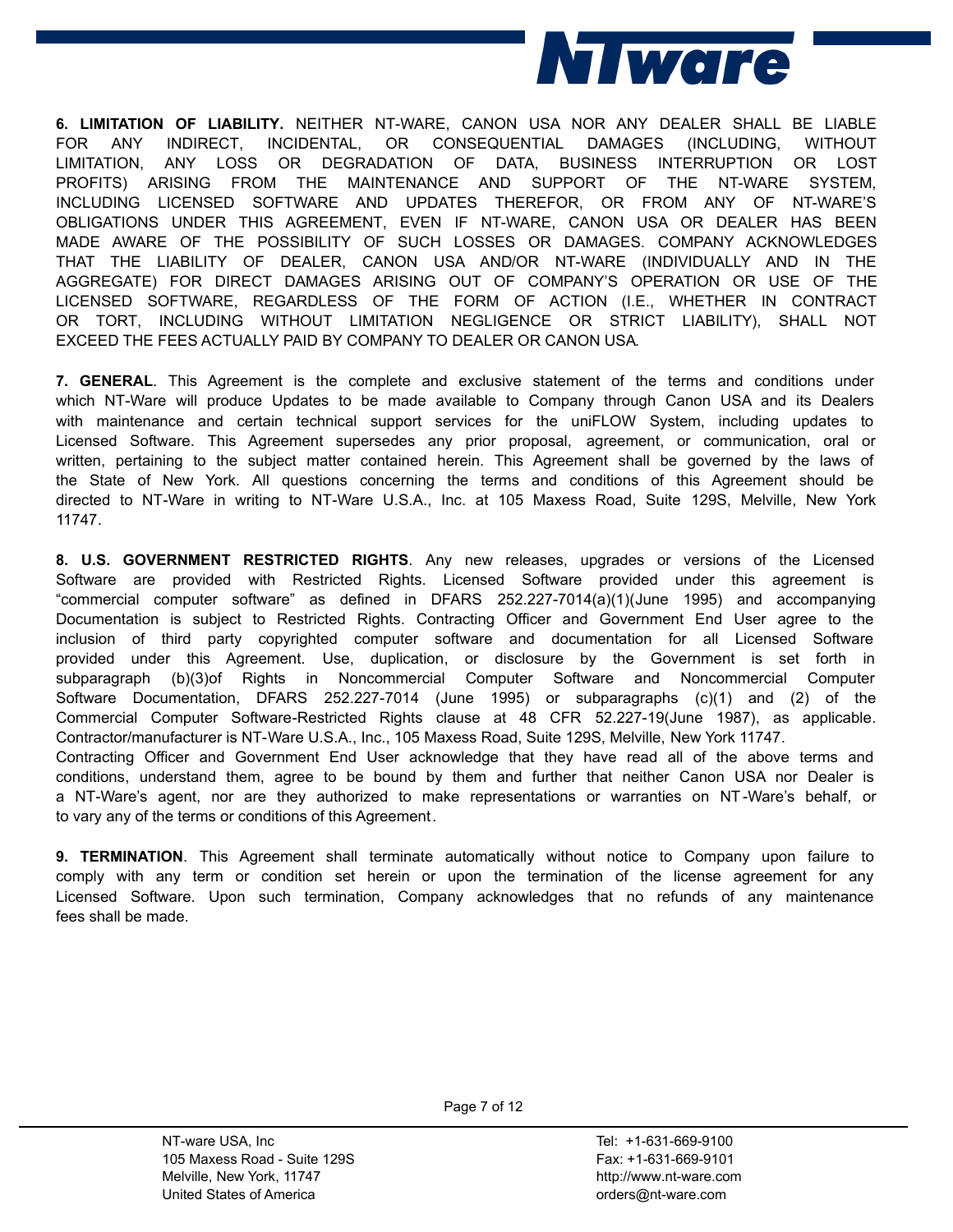

## **MICROSOFT CORPORATION END-USER LICENSE AGREEMENT MICROSOFT DATA ACCESS COMPONENTS 2.6**

IMPORTANT-READ CAREFULLY: This End-User License Agreement ("EULA") is a legal agreement between you (either an individual or a single entity) and Microsoft Corporation for the Microsoft software product identified above, which includes computer software and may include associated media, printed materials, and "online" or electronic documentation ("Product"). An amendment or addendum to this EULA may accompany the Product. YOU AGREE TO BE BOUND BY THE TERMS OF THIS EULA BY INSTALLING, COPYING, OR OTHERWISE USING THE PRODUCT. IF YOU DO NOT AGREE, DO NOT INSTALL OR USE THE PRODUCT; YOU MAY RETURN IT TO YOUR PLACE OF PURCHASE FOR A FULL REFUND.

# **1. GRANT OF LICENSE. Microsoft grants you the following rights provided that you comply with all terms and conditions of this EULA:**

**a.** Installation and Use. You may install and use an unlimited number of copies of the Product only for your internal use on your premises. You may make an unlimited number of copies (either in hard copy or electronic form) of any electronic documents included with the Product only for your internal use on your premises.

**b.** Storage/Network Use. You may also store or install a copy of the Product on a storage device, such as a network server, used only to install or run the Product on your other computers over an internal network.

**c.** Performance or Benchmark Testing. You may not disclose the results of any benchmark test using the Product to any third party without Microsoft's prior written approval.

**d.** Application Development; Redistribution Rights. You may use the Product to design, develop, and test your software application products that will add significant and primary functionality to the Product ("Application"). You have a royalty-free right to reproduce and distribute the Product, provided that you comply with the following:

(i) General Redistribution Requirements. You will (a) redistribute, or have third parties redistribute, the Product in its entirety, in object code only, in a single executable file as provided by Microsoft (MDAC\_typ.exe), and only in conjunction with and as a part of an Application; (b) not use Microsoft's name, logo, or trademarks to market your Application without the prior written consent of Microsoft; (c) include a valid copyright notice with your Application; (d) include all copyright and trademark notices contained in the Product; (e) include a copy of this EULA with any Product you distribute; (f) indemnify, hold harmless, and defend Microsoft from and against any claims or lawsuits, including attorneys' fees, that arise or result from the use or distribution of your Application, and (g) not permit further distribution of the Product by end users of your Application. You may direct your Application end users who desire to obtain Product redistribution rights to: http://www.microsoft.com/data/download.htm. Microsoft reserves the right to delete the Product download and to change, move, or remove this web page at any time, at its sole option.

(ii) Reservation of Rights. Microsoft reserves all rights not expressly granted to you in this EULA.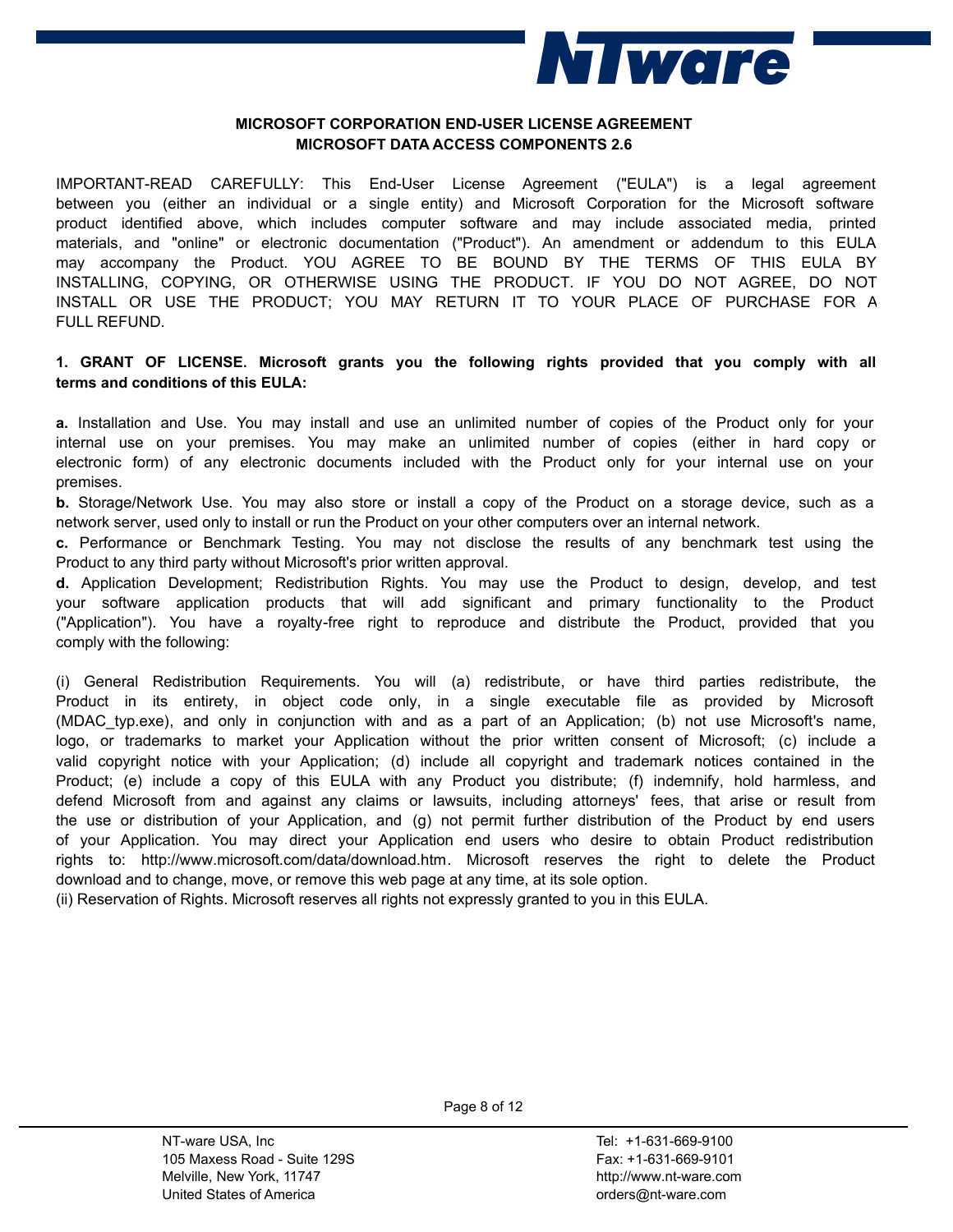

### **2. ADDITIONAL SOFTWARE**

This EULA applies to updates or supplements to the original Product provided by Microsoft, unless we provide other terms along with the update or supplement.

## **3. TRANSFER.**

Transfer to Third Party. The initial user of the Product may make a one-time transfer of the Product to another end user. The transfer has to include all component parts, media, printed materials, this EULA, and if applicable, the Certificate of Authenticity. The transfer may not be an indirect transfer, such as a consignment. Prior to the transfer, the end user receiving the transferred Product must agree to all the EULA terms. No Rental. You may not rent, lease, or lend the Product.

## **4. LIMITATION ON REVERSE ENGINEERING, DECOMPILATION, AND DISASSEMBLY.**

You may not reverse engineer, decompile, or disassemble the Product, except and only to the extent that it is expressly permitted by applicable law notwithstanding this limitation.

## **5. TERMINATION.**

Without prejudice to any other rights, Microsoft may cancel this EULA if you do not abide by the terms and conditions of this EULA, in which case you must destroy all copies of the Product and all of its component parts.

## **6. CONSENT TO USE OF DATA.**

You agree that Microsoft and its affiliates may collect and use technical information you provide as a part of support services related to the Product. Microsoft agrees not to use this information in a form that personally identifies you.

## **7. EXPORT RESTRICTIONS.**

Export-Restricted Encryption. If the Product is identified as "North America Only Version,"the following terms apply: The Product contains strong encryption and cannot be exported outside of the United States (including Puerto Rico, Guam and all other territories, dependencies and possessions of the United States ) or Canada without a U.S. Commerce Department export license or an applicable license exception. You agree that you will not directly or indirectly export or re-export the Product (or portions thereof), other than to Canada, without first obtaining an export license or determining that a license exception is applicable. For additional information see http://www.microsoft.com/exporting/. Exportable Encryption. If the Product is not identified as "North America Only Version," the following terms apply: You agree that you will not export or re-export the Product (or portions thereof) to any country, person or entity subject to U.S. export restrictions. You specifically agree not to export or re-export the Product (or portions thereof): (i) to any country subject to a U.S. embargo or trade restriction; (ii) to any person or entity who you know or have reason to know will utilize the Product (or portions thereof) in the production of nuclear, chemical or biological weapons; or (iii) to any person or

entity who has been denied export privileges by the U.S. government. For additional information see http://www.microsoft.com/exporting/.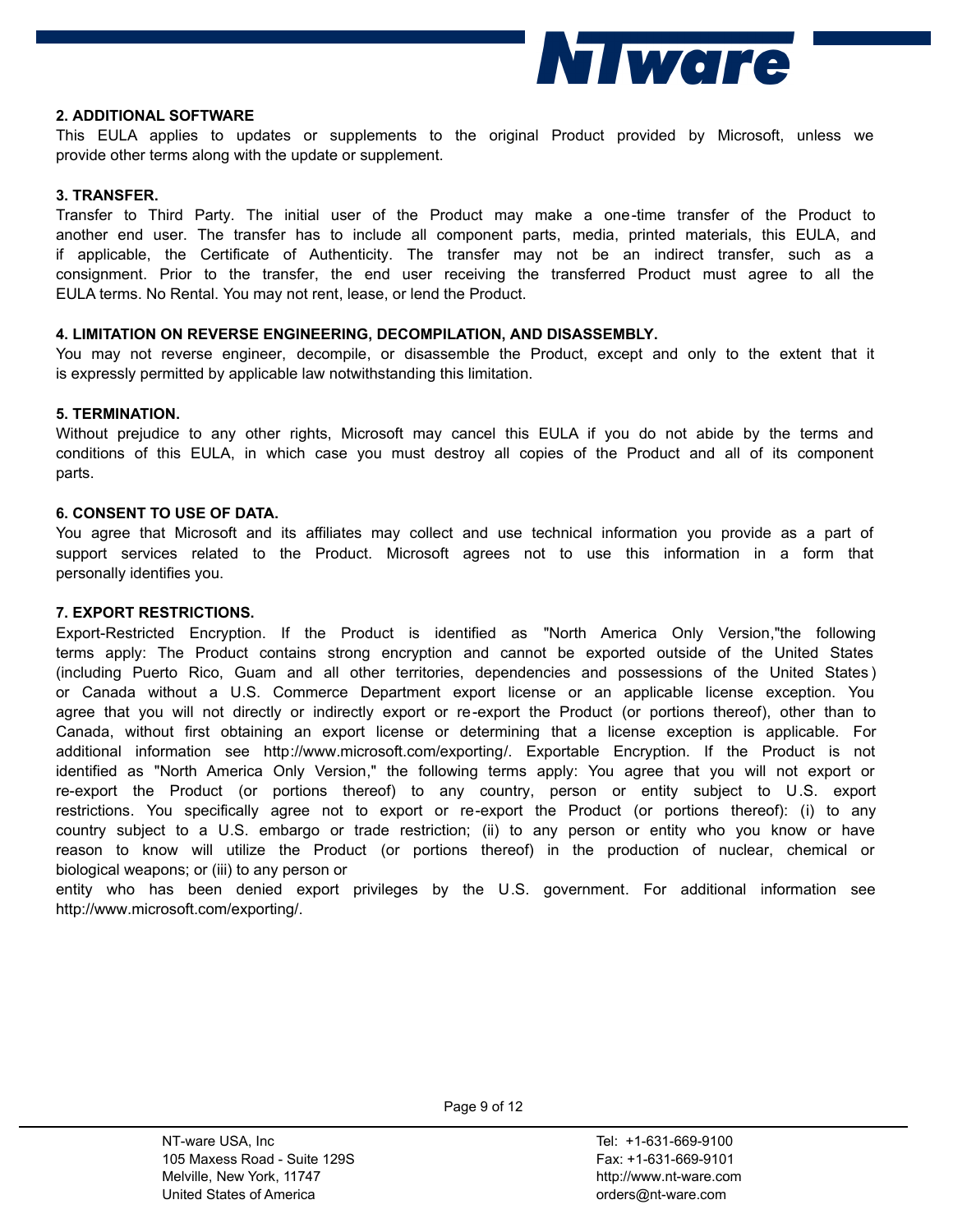

#### **8. DISCLAIMER OF WARRANTIES.**

To the maximum extent permitted by applicable law, Microsoft and its suppliers provide the Product and support services (if any) AS IS AND WITH ALL FAULTS, and hereby disclaim all other warranties and conditions, either express, implied or statutory, including, but not limited to, any (if any) implied warranties, duties or conditions of merchantability, of fitness for a particular purpose, of accuracy or completeness of responses, of results, of workmanlike effort, of lack of viruses, and of lack of negligence, all with regard to the Product, and the provision of or failure to provide support services. ALSO, THERE IS NO WARRANTY OR CONDITION OF TITLE, QUIET ENJOYMENT, QUIET POSSESSION, CORRESPONDENCE TO DESCRIPTION OR NON-INFRINGEMENT WITH REGARD TO THE PRODUCT.

## **9. EXCLUSION OF INCIDENTAL, CONSEQUENTIAL AND CERTAIN OTHER DAMAGES.**

TO THE MAXIMUM EXTENT PERMITTED BY APPLICABLE LAW, IN NO EVENT SHALL MICROSOFT OR ITS SUPPLIERS BE LIABLE FOR ANY SPECIAL, INCIDENTAL, INDIRECT, OR CONSEQUENTIAL DAMAGES WHATSOEVER (INCLUDING, BUT NOT LIMITED TO, DAMAGES FOR LOSS OF PROFITS OR CONFIDENTIAL OR OTHER INFORMATION, FOR BUSINESS INTERRUPTION, FOR PERSONAL INJURY, FOR LOSS OF PRIVACY, FOR FAILURE TO MEET ANY DUTY INCLUDING OF GOOD FAITH OR OF REASONABLE CARE, FOR NEGLIGENCE, AND FOR ANY OTHER PECUNIARY OR OTHER LOSS WHATSOEVER) ARISING OUT OF OR IN ANY WAY RELATED TO THE USE OF OR INABILITY TO USE THE PRODUCT, THE PROVISION OF OR FAILURE TO PROVIDE SUPPORT SERVICES, OR OTHERWISE UNDER OR IN CONNECTION WITH ANY PROVISION OF THIS EULA, EVEN IN THE EVENT OF THE FAULT, TORT (INCLUDING NEGLIGENCE), STRICT LIABILITY, BREACH OF CONTRACT OR BREACH OF WARRANTY OF MICROSOFT OR ANY SUPPLIER, AND EVEN IF MICROSOFT OR ANY SUPPLIER HAS BEEN ADVISED OF THE POSSIBILITY OF SUCH DAMAGES.

## **10. LIMITATION OF LIABILITY AND REMEDIES.**

Notwithstanding any damages that you might incur for any reason whatsoever (including, without limitation, all damages referenced above and all direct or general damages), the entire liability of Microsoft and any of its suppliers under any provision of this EULA and your exclusive remedy for all of the foregoing shall be limited to the greater of the amount actually paid by you for the Product or U.S.\$5.00. The foregoing limitations, exclusions and disclaimers (including Sections 11 and 12 above) shall apply to the maximum extent permitted by applicable law, even if any remedy fails its essential purpose.

## **11. NOTE ON JAVA SUPPORT.**

THE PRODUCT MAY CONTAIN SUPPORT FOR PROGRAMS WRITTEN IN JAVA. JAVA TECHNOLOGY IS NOT FAULT TOLERANT AND IS NOT DESIGNED, MANUFACTURED, OR INTENDED FOR USE OR RESALE AS ONLINE CONTROL EQUIPMENT IN HAZARDOUS ENVIRONMENTS REQUIRING FAIL-SAFE PERFORMANCE, SUCH AS IN THE OPERATION OF NUCLEAR FACILITIES, AIRCRAFT NAVIGATION OR COMMUNICATION SYSTEMS, AIR TRAFFIC CONTROL, DIRECT LIFE SUPPORT MACHINES, OR WEAPONS SYSTEMS, IN WHICH THE FAILURE OF JAVA TECHNOLOGY COULD LEAD DIRECTLY TO DEATH, PERSONAL INJURY, OR SEVERE PHYSICAL OR ENVIRONMENTAL DAMAGE. Sun Microsystems, Inc. has contractually obligated Microsoft to make this disclaimer.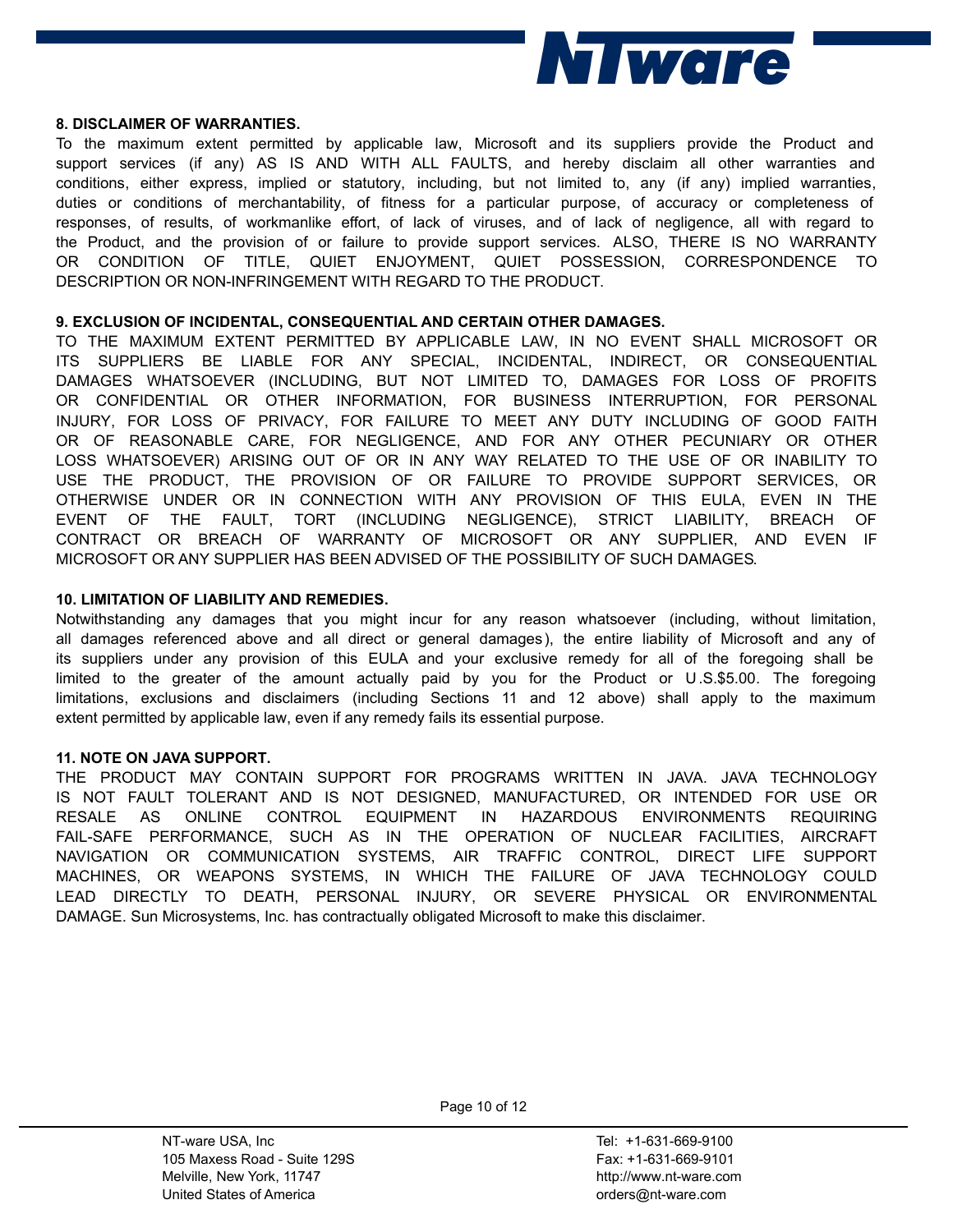

#### **12. U.S. GOVERNMENT LICENSE RIGHTS.**

All Product provided to the U.S. Government pursuant to solicitations issued on or after December 1, 1995 is provided with the commercial license rights and

restrictions described elsewhere herein. All Product provided to the U.S. Government pursuant to solicitations issued prior to December 1, 1995 is provided with "Restricted Rights" as provided for in FAR, 48 CFR 52.227-7013 (OCT 1988), as applicable.

#### **13. APPLICABLE LAW.**

If you acquired this Product in the United States, this EULA is governed by the laws of the State of Washington. If you acquired this Product in Canada, unless expressly prohibited by local law, this EULA is governed by the laws in force in the Province of Ontario, Canada; and, in respect of any dispute which may arise hereunder, you consent to the jurisdiction of the federal and provincial courts sitting in Toronto , Ontario. If this Product was acquired outside the United States, then local law may apply.

#### **14. COPYRIGHT**

The Product is protected by copyright and other intellectual property laws and treaties. Microsoft or its suppliers own the title, copyright, and other intellectual property rights in the Product. The Product is licensed, not sold.

#### **15. ENTIRE AGREEMENT.**

This EULA, including any addendum or amendment to this EULA which is included with the Product, are the entire agreement between you and Microsoft relating to the Product and the support services (if any), and they supersede all prior or contemporaneous oral or written communications, proposals and representations with respect to the Product or any other subject matter covered by this EULA. To the extent the terms of any Microsoft policies or programs for support services conflict with the terms of this EULA, the terms of this EULA shall control.